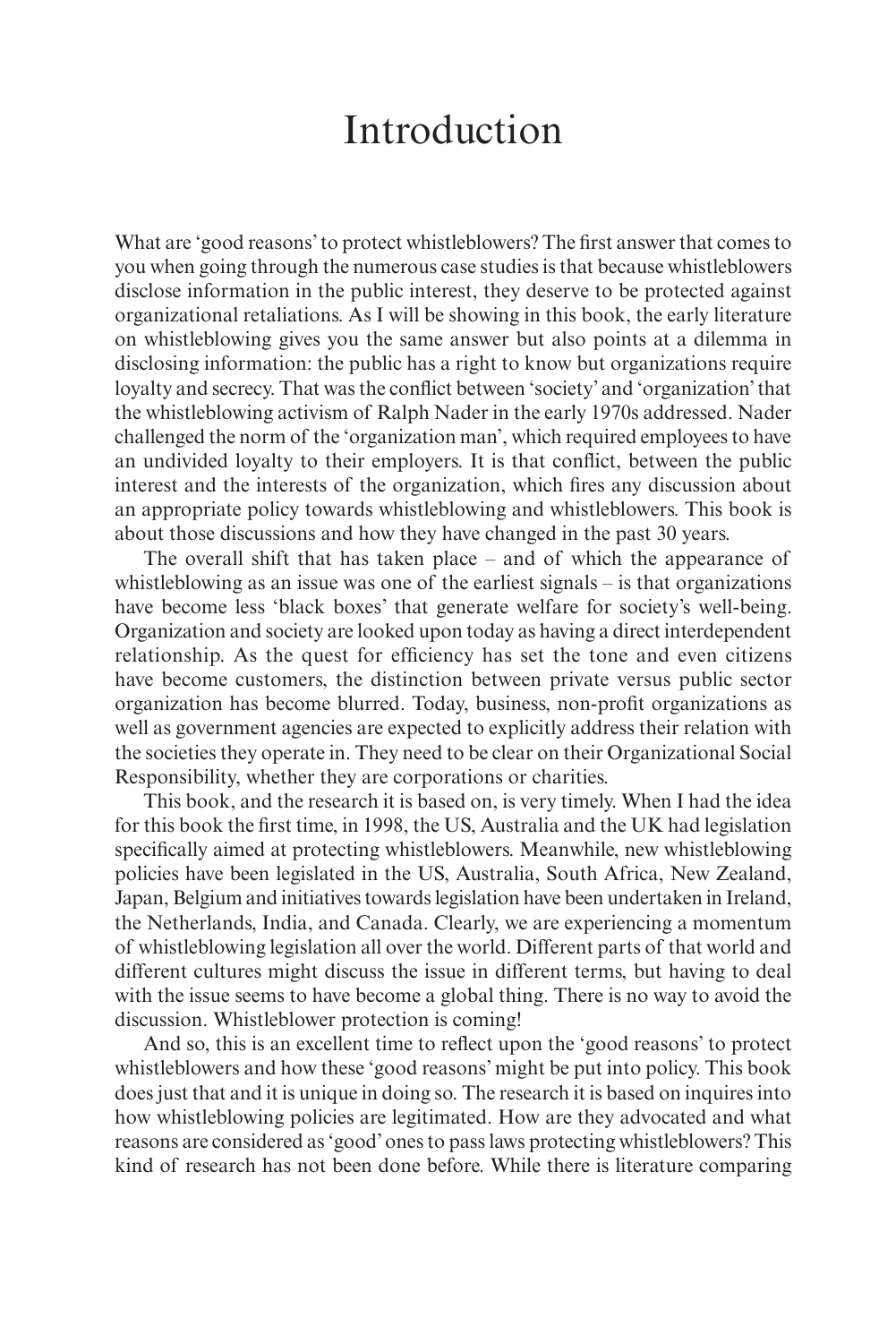whistleblowing legislation, the focus is on the effectiveness of a particular aspect of a scheme, not on the way in which these policies are legitimated and hence not on the ethics of whistleblowing policies.

What is of concern in this book is the ethics of whistleblowing policies, with the kind of whistleblowing these policies protect and their implications for the relation between the organization, the individual and society, hence the ethical inquiry. To do that, I screen whistleblowing policies on three elements that make up the conditions for offering protection to the whistleblower: 1) the actor element (who can blow the whistle); 2) the subject element (about what can the whistle be blown); and 3) the recipient element (to whom must the whistle be blown). Part of this book develops the framework to perform such a screening. The period covered in this research (1970–2005) is also the time-span in which what we today call 'globalization' has risen, has 'defeated' the cold war constellation, has promised us everything but has also gained massive critique from the end of the 1990s on. That globalization of a private capital oriented economy entails a strong normative discourse. A discourse is a specific set of concepts used to describe a reality but which immediately also entails norms and goals about reality. Likewise, the discourse of globalization puts forward an image of societal goals, of what is possible, desirable and necessary. Hence, researching 'good reasons' to protect whistleblowers cannot be carried out without putting it into the context of globalization.

Thus, this book is a story about two evolutions in discourse. The first concerns whistleblowing. Whereas in the early 1970s the discourse on whistleblowing raised a dilemma and posed a problem – the conflict between society and organization – by 2005 a large number of whistleblowing policies have developed that succeeded in legitimating whistleblowing. The second evolution in discourse concerns globalization. From the discontent with labour discipline at the end of the 1960s grew ideas about individuation and identity. These became picked up and mobilized in restructuring the world and hence the local as well as the global production relationships. By the 1990s a 'globalization semantic' had developed. The term 'semantic' denotes words gaining their meaning through their connections to other words. Thus, a semantic is a network of words that refer to one another in a specific way and it is that specific way that turns the words into concepts, or words-with-meaning. A semantic too, just like a discourse, is descriptive as well as normative, but discourse emphasizes power whereas semantic emphasizes words within a referring network of other words. Nevertheless, it is through words-with-meaning that we make sense of what we experience, that we render reality a meaning and that our actions become meaningful. The 'globalization semantic' that has developed is a semantic network of words such as 'flexibility', 'competition', 'decentralization', 'uncertainty', 'governance', 'network', and 'stakeholder'. The framework to perform the screening that is developed in this book connects both evolutions.

Rather than assuming these semantic shifts took place along a predetermined master-plan, Niklas Luhmann's evolutionary view on the dynamics of the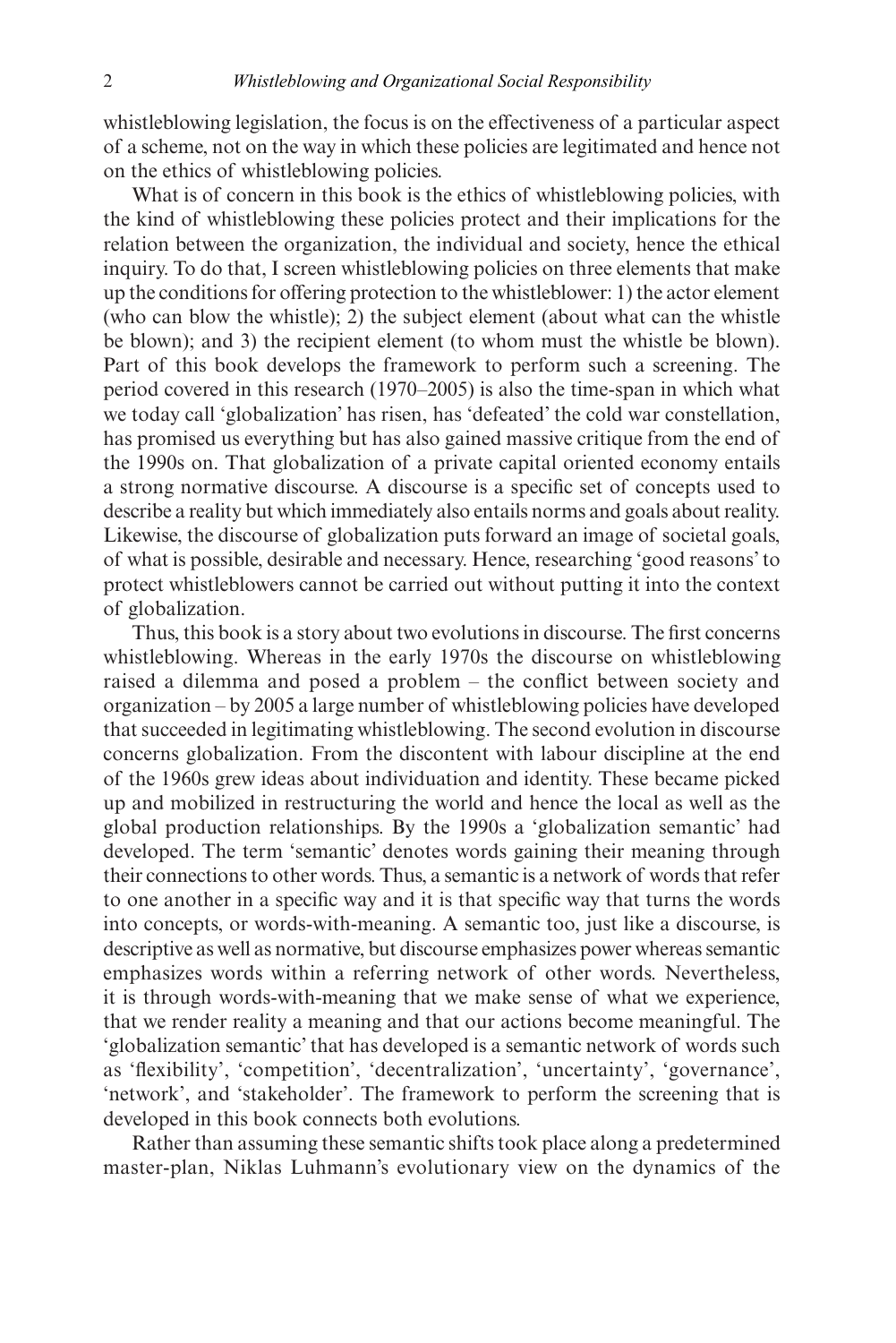## *Introduction* 3

semantic seemed much more plausible. In Luhmann's view, semantic evolution takes place through endogenous processes of variation, selection and stabilization. We constantly produce conceptual variation. But the whole of variations is under selection pressure, of which the stabilizing potential of a particular variation is the criteria. Stabilization points at the need for humans to make sense of experiences of reality, hence to the continuation in meaning-making. In that evolutionary process, Luhmann links ideas and meaning with societal structures, but says the question which of the two are primordial is unanswerable – of importance is that both evolve together.

However, Luhmann's approach is not a 'plug-and-play' theory. Therefore, in order to outline a methodology for this research, I look for inspiration in the work of others. Max Weber's method of interpretation through idealtypes appears adequate because this was the way Weber arrived at non-nomothetic causal explanation. And because whistleblowing, more specifically the retaliation against whistleblowers is an issue of power, I also look at Weber's writings on power. Another perspective that showed potential for my research was the Foucauldian perspective of the power-knowledge-norms triad. Whistleblowing entailed a power issue, but also involved a knowledge issue in the sense that what whistleblowers do, is to disclose information. My fascination with the way whistleblowing is legitimated then also makes the normative aspect of the Foucauldian perspective appropriate. My inquiry into the ethics of whistleblowing policies is thus also an inquiry into what kind of individual subject was being produced through these policies. In connection to Michel Foucault, I also glance at Gilles Deleuze's thinking, specifically the notions of rhizome and lines of flight. It seems that these notions fit well in an approach that takes seriously the semantic, endogenous variation of meaning, unplanned shifts in meaning, selfreference, and dominant meanings exercising selection pressure on variations in terms of stabilization. *If* the whistleblowing advocated in the early 1970s was an attempt to escape the dominant norm of 'organization man' but as time went by whistleblowers started to get protection through legitimate whistleblowing policies, *then* it was very likely that the whistleblowing-public interest-'line of flight' had broken off into different kinds of whistleblowing-'lines of flight'. Finally, I look at Alain Touraine's institutional level in the organizational process to make the notion of 'legitimate organization' clear. What I draw from Touraine is that the conflict between society and organization – a conflict the 1970s discourse on whistleblowing emphasized – must not be overemphasized, but instead we can regard organizations as political actors in the sense that they try to impose on society a concept of society, of societal goals and of societal evolution. Thus, the conflict between society and organization is not so much a conflict between the public interest and organizational goals, but rather a conflict between the individual and the organization over the definition of the public interest.

The framework used for screening the whistleblowing policies, is a heuristic device based on the theoretical approaches I just mentioned. It starts from the 'globalization semantic', which I describe in the book in a self-referring way.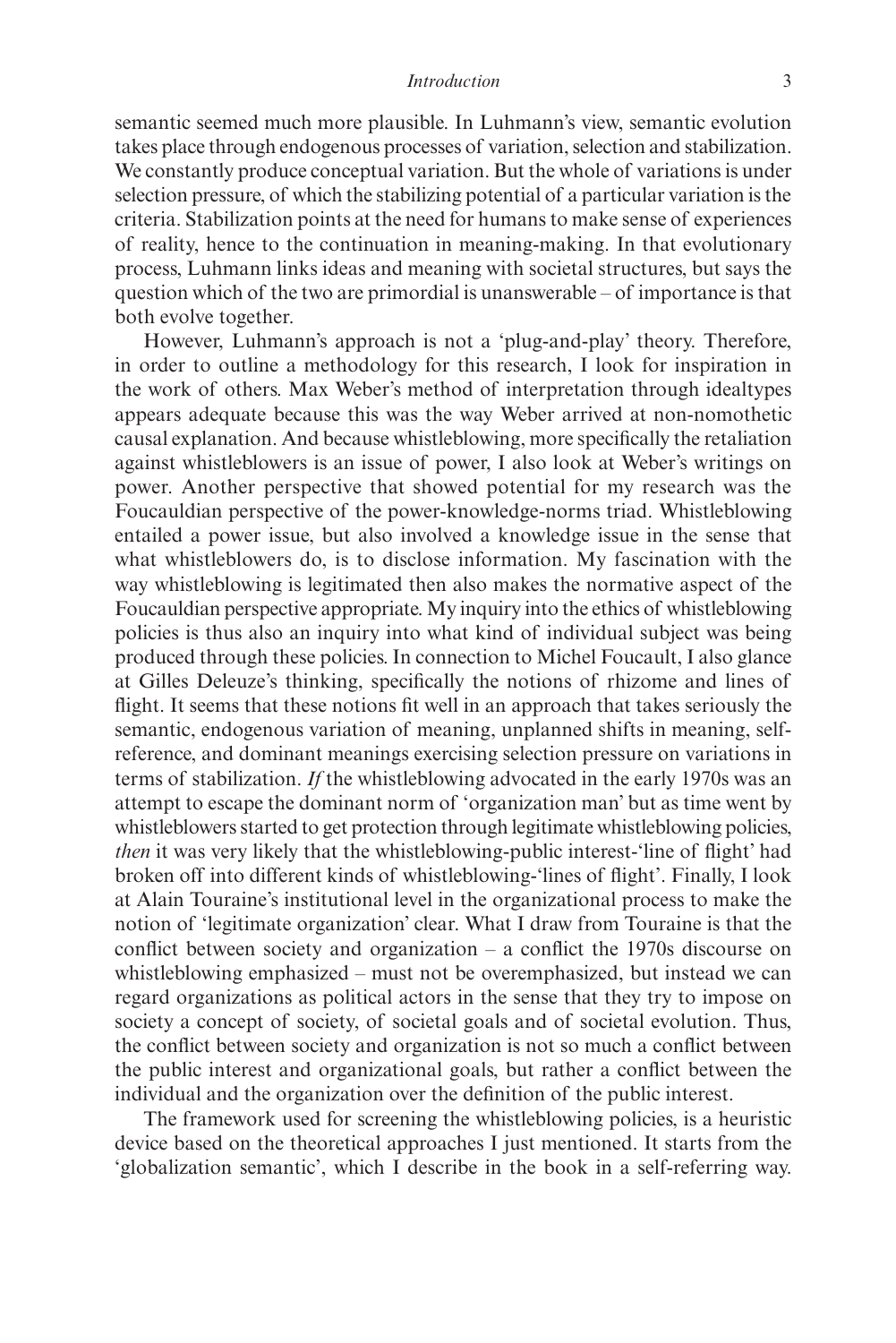The words in that semantic gain their meaning through mutual reference to each other. That 'globalization semantic' can then be used to generate ways in which the protection of whistleblowers can be legitimated today. The possible ways of doing so make up the idealtypes of legitimating whistleblowing policies.

But the assessment of whistleblowing policies carried out in this book is not only descriptive. The policies are evaluated as well. In other words, the research question is not just 'what are the current trends in legitimating whistleblowing policies?' but also 'how ethical are these tendencies?'

As whistleblowing is about an individual disclosing organizational practices and thus involves the categories of the individual and the organization, the ethical criteria involve these categories. The ethical problem in whistleblowing is that whistleblowers get retaliated against by the organization, even when blowing the whistle was the justified thing to do. This points at a specific relationship between the individual and the organization – see the dilemma of the public interest and the 'organization man'. What whistleblowing policies do, is to protect whistleblowers from such retaliation *if* the whistleblowing meets the conditions set out by the policy. Now, if whistleblowing policies are part of organizational practice, then this too must imply a specific relationship between the individual and the organization.

That is where I situate the ethical criteria. The relation between the individual and the organization is a power relation. My criteria make that power relation ethically relevant. The end of the 1960s and the early 1970s were marked by a surge of criticism of the organizational domination over the individual. The advocacy of whistleblowing can be seen as an exponent of that protest. The question with regard to current trends in whistleblowing policies is whether these policies protect the individual from organizational dominance, or whether the normative discourse of globalization has turned whistleblowing into a mechanism of organizational dominance. I call the first *subjectaffirmation* and the latter *subjectivation*.

The idealtypes of legitimation of whistleblowing policies must be constructed within the globalization semantic. Within each idealtype, subjectivating and/or subjectaffirming movements must be identified. Then, whistleblowing legislation, proposals and discussions can be screened using the framework of idealtypes. To the extent that idealtypes are matched, current tendencies can be identified. The ethical evaluation can be made by looking at the extent to which idealtypes and movements within idealtypes are not found in the whistleblowing policies.

Here lies another contribution of this research. It draws up legitimation for whistleblowing policies based on the concepts used to describe organizations and organizing in the context of globalization. Hence, it makes explicit the normative implications of a descriptive activity. The research shows that not every possible legitimation is used today.

Also, it is often argued that globalization is double in the sense that it opens possibilities but also poses threats. This research makes that very concrete. It points out in detail what the subjectivating and subjectaffirming movements are within each possible legitimation of whistleblowing policies. It shows the double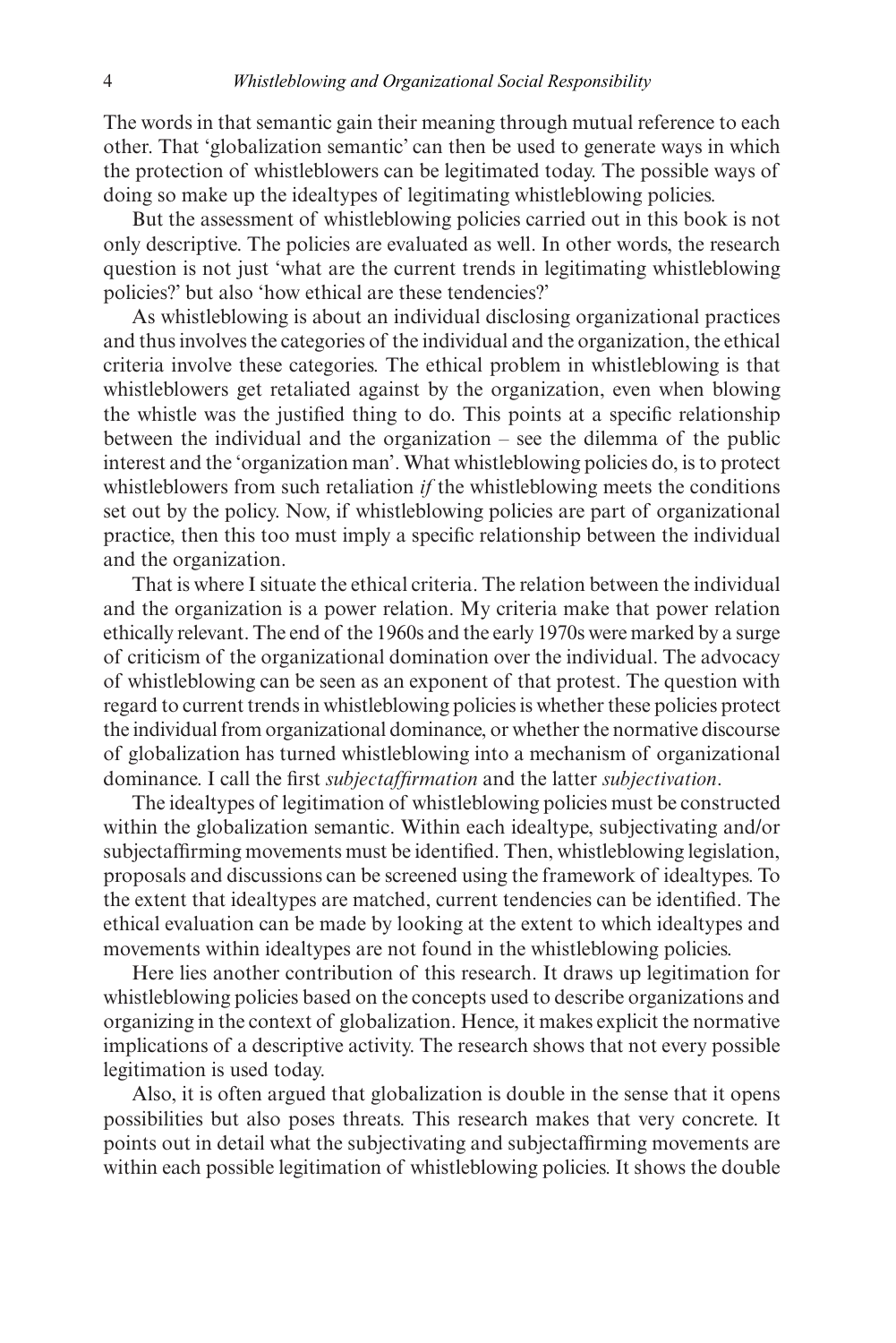possibilities of globalization with regard to whistleblowing, and it also shows which direction we are heading.

Thus, the methodology of this research is able to screen a social phenomenon within its proper context, and to evaluate that screening without getting stuck in ethical relativism.

The findings of this research show a clear tendency in favour of particular kinds of legitimation. They also show some possible legitimation not used today. In general, the subjectivating legitimation possibilities seem more successful and within these legitimation constructs, the subjectivating movements are dominant. Therefore, the conclusion is that current trends in whistleblowing policies entail the ethical risk of subjectivation, of organizational domination over the individual and hence of institutionalizing the employee. In that sense, the advocacy of whistleblowing has experienced a backlash. From an exponent of the protest against labour discipline it seems to have turned into a disciplinary apparatus itself.

The recommendations given at the end of the final chapter are also an important contribution of this research. They are recommendations on how to amend whistleblowing policies in order to avoid the ethical risk of subjectivation. The recommendations too are very concrete, because they are drawn from the same methodological framework as the screening.

In the proceeding chapters of this book, the steps I have just outlined are taken up and worked out in detail. Chapter 1 develops the research questions. The origins and the evolution of the concept of whistleblowing in an organizational context are discussed through a literature review. I also address what the growing attention for whistleblowing might mean and how this research approaches whistleblowing policies. In the literature, there is consensus that whistleblowing is a dissenting voice. However, the consensus is lost when it comes to delineating whistleblowing in an organizational context. Therefore, still in Chapter 2, I offer an overview of possible delineation of whistleblowing. Finally, I point at the limitations of this research and clarify what data was used.

Chapter 2 develops the methodology. It is here that I develop an operationalization of Luhmann's evolutionary approach to semantic dynamic, by looking at the works of Weber, Foucault, some Deleuze, and Touraine. At the end of Chapter 2, I line out the work plan for this research, and I make a first pointer with regard to the ethical criteria.

In Chapter 3, I construct the idealtypes of legitimation of whistleblowing policies. First, I describe the globalization semantic through the mutually referring concepts of flexibility, decentralization, governance, network and stakeholder. It is within that globalization semantic then, that I draw up eight idealtypical legitimation constructs: 1) whistleblowing as a human right: 2) whistleblowing from an OSR-network perspective; and 3) from an OSR-stakeholder perspective; 4) whistleblowing and responsibility; 5) whistleblowing and accountability; 6) whistleblowing and integrity; 7) whistleblowing and loyalty; 8) whistleblowing and organizational efficiency. At the end of Chapter 4, I draw up the screening grid,